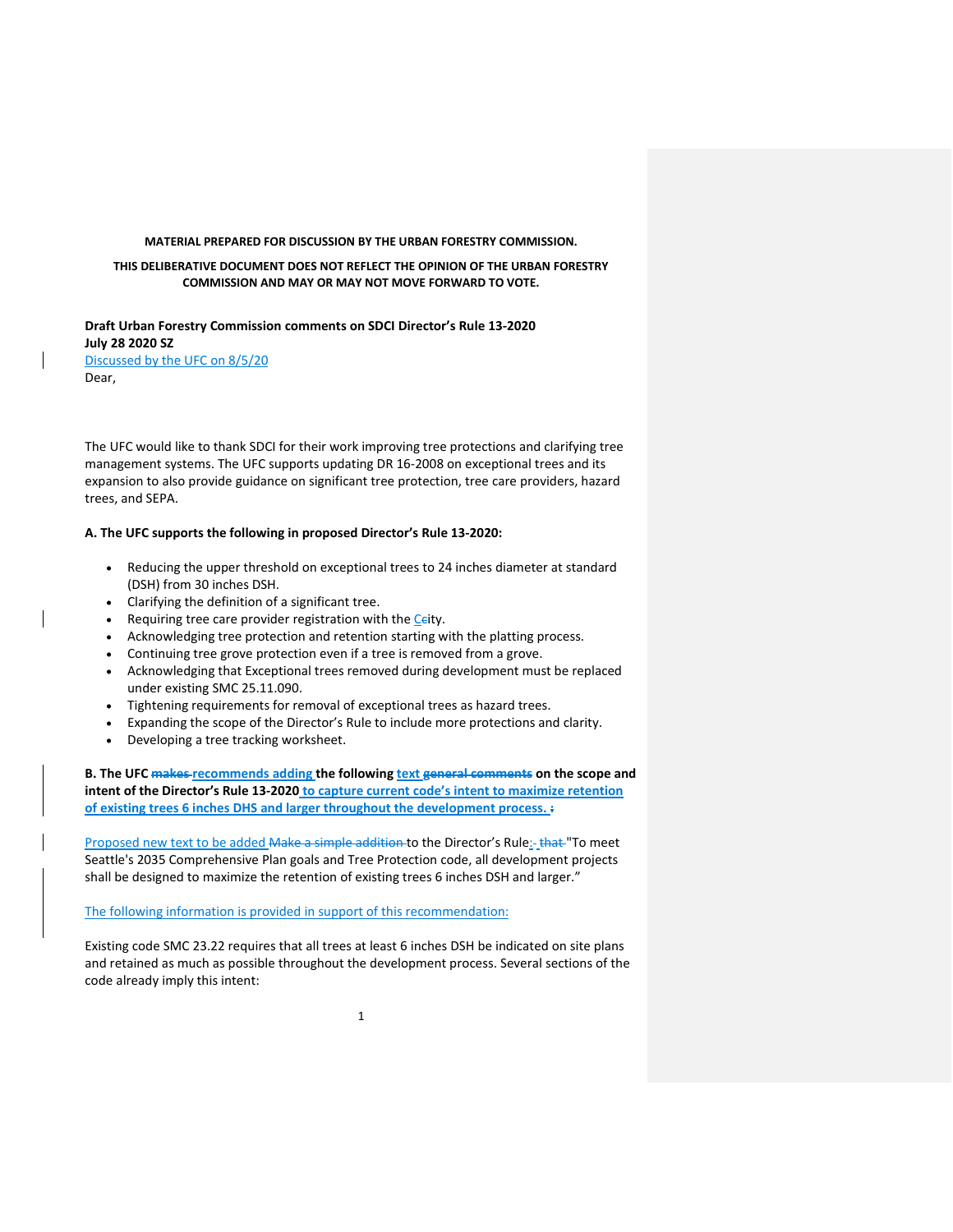- SMC 23.22.020 A: "Every preliminary plat application shall consist of one or more maps together with written data including the following… Specific *location and description of all trees at least 6 inches in diameter* measured 4½ feet above the ground, with species indicated."
- SMC 23.22.054 A: "...if [the Hearing Examiner] finds that the proposed plat...is designed to *maximize the retention of existing trees*… then it shall be approved"
- SMC 23.24.020: "Applications for approval of a short subdivision shall include the following: … F. Specific *location and description of all trees at least 6 inches in diameter* measured 4.5 feet above the ground, with complete scientific and common names of species indicated."
- SMC 23.24.040 A: "The Director shall, after conferring with appropriate officials, use the following criteria to determine whether to grant, condition, or deny a short plat: … 7. Whether the proposed division of land is *designed to maximize retention of existing trees*;"

Specifically, as identified in the existing code, "tree" is clearly meant to mean any tree 6 inches DSH, and larger and does not just refer to exceptional trees. Therefore, the Director's Rule should clarify that maximizing the retention of all significant trees is part of development designs.

This follows from the goals in the 2035 Seattle Comprehensive Plan:

The 2035 Seattle Comprehensive Plan in the Environment Section, Land Policies states: "*EN1.1 Seek to achieve an urban forest that contains a thriving and sustainable mix of tree species and ages, and that creates a contiguous and healthy ecosystem that is valued and cared for by the City and all Seattleites as an essential environmental, economic, and community asset."*

*"EN 1.2 Strive to increase citywide tree canopy coverage to 30 percent by 2037 and to 40% over time."*

SMC 25.11 further clarifies in the purpose and intent section guidance for protecting trees: SMC 25.11.010: It is the purpose and intent of this chapter to:

> *A. Implement the goals and policies of Seattle's Comprehensive Plan especially those in the Environment Element dealing with the protection of the urban forest. B. To preserve and enhance the City's physical and aesthetic character by preventing untimely and indiscriminate removal and destruction of trees.*

We note that SMC 25.11 expands tree protection established by SMC 23 by giving additional protection to exceptional trees. However, to maintain a specific tree species and a thriving urban forest, it is not enough just to maintain the largest specimens. Big, old trees will inevitably die. Trees of varying ages must be protected to replace those we lose to old age. Otherwise, there will be a significant loss of tree canopy area and volume and its associated environmental services over time. The following section of SMC 25.11 discusses potential exceptional trees:

| Formatted: Font: Not Italic        |  |
|------------------------------------|--|
|                                    |  |
| Formatted: Font: Not Italic        |  |
|                                    |  |
| Formatted: Font: Not Italic        |  |
| <b>Formatted:</b> Font: Not Italic |  |
| <b>Formatted:</b> Font: Not Italic |  |
| Formatted: Font: Not Italic        |  |
|                                    |  |

**Formatted:** Font: Not Italic

**Formatted:** Font: Not Italic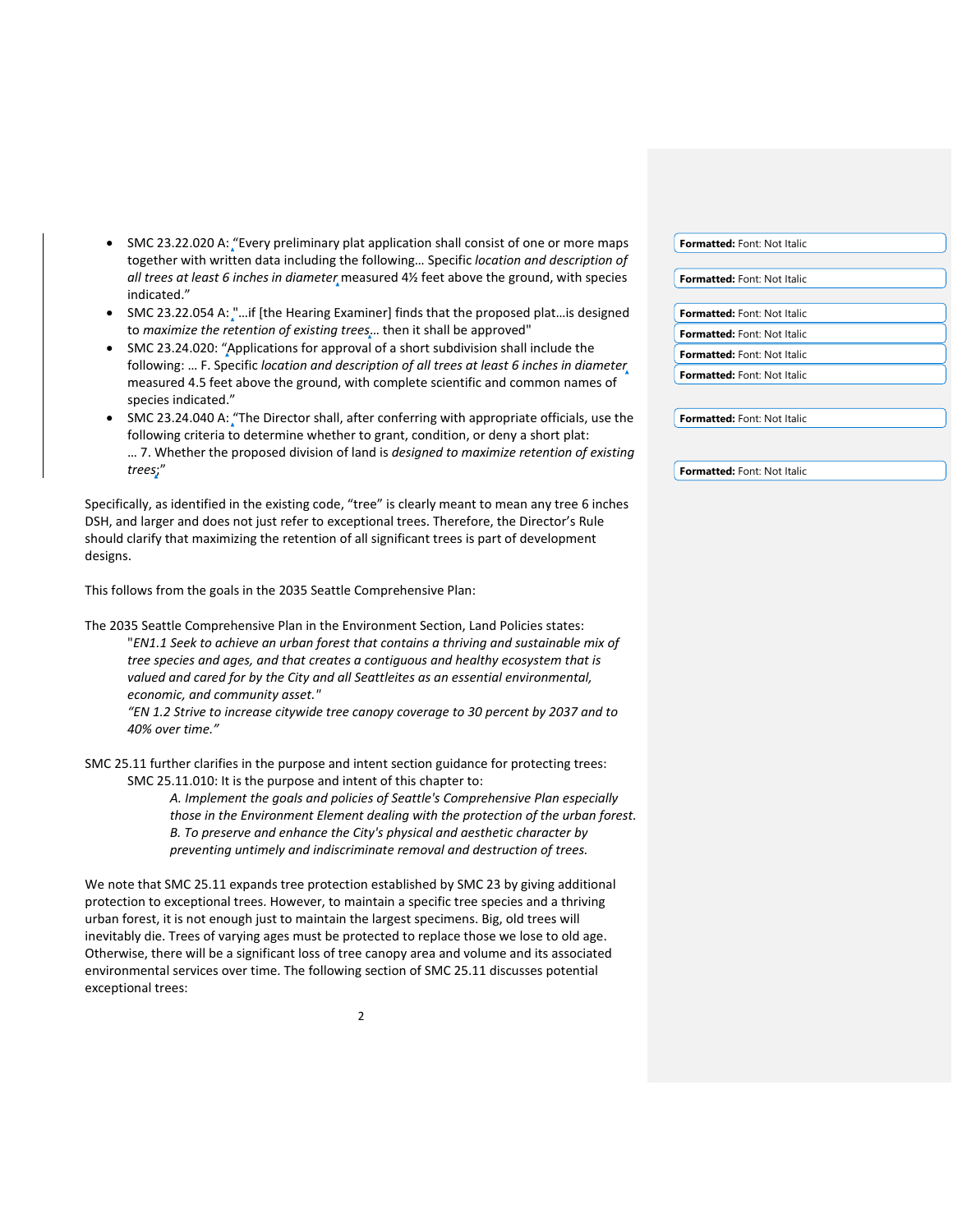SMC 25.11.050 (General Provisions for exceptional tree determination and tree protection area delineation in Single Family, Residential Small Lot, Lowrise, Midrise, and Commercial zones): *"Exceptional trees and potential exceptional trees shall be identified on site plans and exceptional tree status shall be determined by the Director according to standards promulgated by the Seattle Department of Construction and Inspections."*

Additionally, SMC 25.11.100 gives the Director broad discretion on protecting trees as outlined in the purpose and intent of SMC 25.11 and its other provisions: "*SMC 25.11.100 A. Authority. The Director shall have authority to enforce the provisions of this chapter, to issue permits, impose conditions, and establish administrative procedures and guidelines, conduct inspections, and prepare the forms necessary to carry out the purposes of this chapter."*

The inclusion of this provision would not limit the development potential of a lot as it still allows SDCI the authority to approve removal of significant trees and exceptional trees if necessary to complete a project. Clarifying that a development project must be "designed to maximize the retention of existing trees" would however give SDCI the authority to stop unnecessary clearcutting of lots that is occurring as well as excessive and unnecessary removal of trees not impacted by the development. The priority should be to protect existing trees that are already providing environment services and benefits to the city, rather than planting replacement trees for those removed. Policies for the protection of exceptional trees would not be altered.

**C. The UFC has the following additional recommendations on the proposed Director's Rule 13-2020:**

## **PURPOSE AND BACKGROUND**

After the first paragraph add:

**"***SMC 23 requires that all trees 6 inches DSH and larger must be indicated on all site plans throughout the platting and sub-platting process, and that projects must be designed to maximize the retention of existing trees throughout the development process."*

## **SECTION 1. DEFINITIONS**

1. Include the SMC 25.11.020 definition of exceptional tree:

*"Exceptional tree" means a tree or grove of trees that because of its unique historical, ecological, or aesthetic value constitutes an important community resource and is deemed as such by the Director according to standards promulgated by the Seattle Department of Construction and Inspections.*

2. Add a definition for "Tree". The UFC suggests: *"Tree" means a plant having a permanent woody stem or trunk, ordinarily growing to a considerable height, and usually developing branches at some distance from the ground. Some trees develop more than one stem or trunk.* 

**Commented [PdBS1]:** Use ISA definition of tree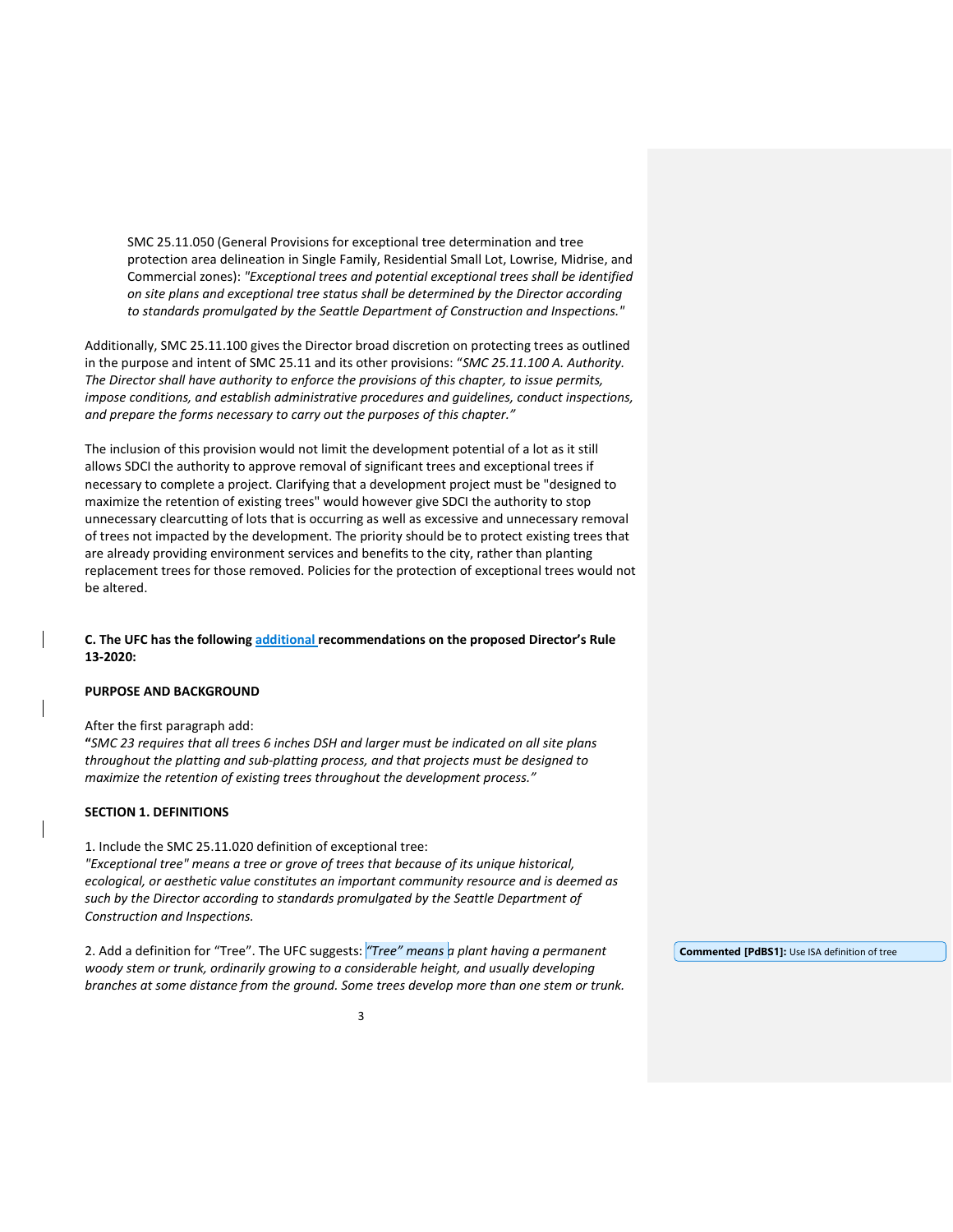*Trees do not include any species which appear on the King County Noxious Weeds or Weeds of Concern list.*

3. Under "Trees not considered exceptional,", the language "have defects or damage that now or in the foreseeable future will result in increased poor health condition and/or limited life expectancy" is vague and open to different interpretations. Consider phrases such as 'permanent damage' and 'continued declining health $\frac{1}{2}$ , to reduce guess work and arbitrary timeframes that may vary greatly by species, health, and site conditions. Additionally, the notion of 'defects in the foreseeable future resulting in limited life expectancy' is so general that it could arguably be applied to all trees in urban areas. Please avoid dangerously loose definitions that would allow for the continued over-identification of 'hazard trees.'.

4. Please consider removing special characterization for red alders, black cottonwoods, and bitter cherries as 'never exceptional.'. This stipulation adds undue complexity to the rules, and removes possible tree protections. These alders and cottonwoods are native trees that have important roles in our ecosystems.

5. Add sentence: "*A significant tree may become exceptional as it grows in size and are future replacements in the urban forest for large exceptional trees when they die. Development projects must be designed to maximize the retention of existing trees six inches DSH and larger to maintain a diversity of tree species and ages.".*

6.Tree groves: The UFC recommends removing the exclusion of street trees from tree groves. Street trees are often planted and maintained by adjacent property owners or unidentified as street trees. This street tree exclusion adds undue complexity and has no ecological basis. They are no different than a grove of trees located across property lines on abutting and/or adjacent lots. UFC also recommends using a reduced significance threshold of  $6six$  inches for defining trees in a grove. This again reducesing complexity and aligns with the rest of the rules and code. Additionally, in that groves are a function of adjoining canopy, not stem size, this threshold is would be a more accurate metric to gauge grove function and formation.

### **SECTION 2. EXCEPTIONAL TREE PROTECTION**

1. The UFC urges the removal of "EXCEPTIONAL" from the Director's Rule heading. Each of these protections listed apply to all trees six<sup>6</sup> inches" DSH and larger.

2. Exceptional Trees during Platting**.** The UFC recommend removing "Exceptional" from subsection heading. The platting criteria apply to all trees six inches DSH and larger, not just exceptional trees.

3. The UFC recommends adding after second paragraph: "*The tree retention policy initiated to maximize the retention of existing trees six inches DSH and larger during platting in SMC 23 continues through any subsequent development of lots in all zones in the city."*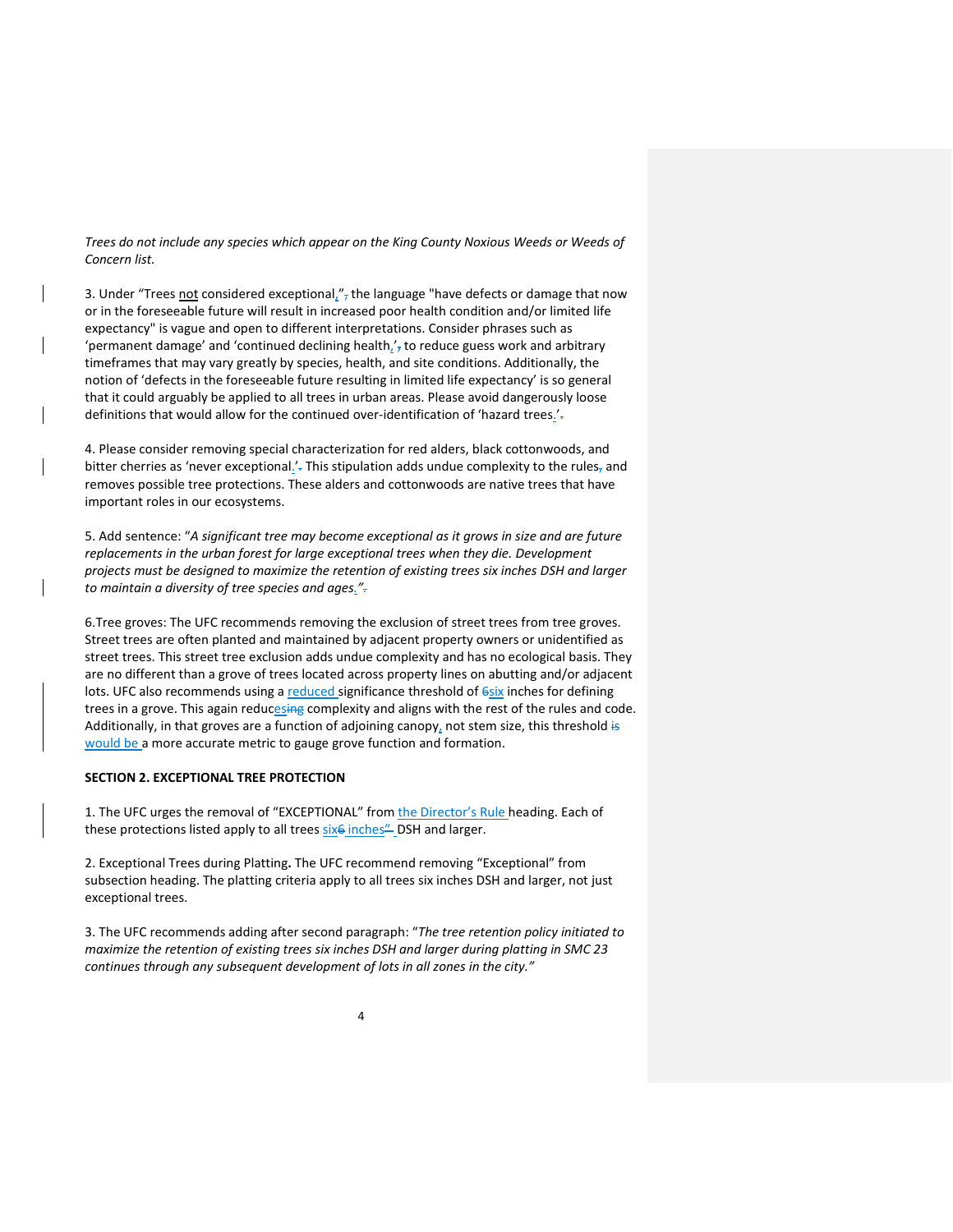4. The UFC recommends revising the last sentence to read: "*All plats and subsequent development site plans shall contain the following notation: Pruning and removal of trees as well as future development must comply with city of Seattle tree retention regulations including - SMC 23 - Land Use Code, SMC 25.11 -Seattle Tree Protection Code, SMC 25.05 - SEPA, and SMC 25.09 Environmental Critical Areas Code.*

5. 2. Allowable Encroachment in Exceptional Tree Protection Areas During Proposed Development: Remove "Exceptional" from subsection heading. These rules apply to all tree six inches DSH or greater. Clarify in this section that tree protection areas must include all trees being retained, not just exceptional trees.

### **SECTION 3. EXCEPTIONAL TREE REMOVAL**

1. The UFC recommends simplifying the third paragraph, as certified professionals are familiar with the details. The UFC recommends simply stating: "The tree risk assessment must conclude that the exceptional tree is a "high" risk hazard using the tree risk assessment methodology and criteria established by the International Society of Arboriculture (ISA) and that the risk cannot be mitigated by pruning, cabling, bracing or other means that would preserve the tree." And removing the list of bulleted conditions.

2. Tree Risk Assessment Required for Tree Removal, fourth paragraph: The UFC is concerned by potential equity issues with the lack of clarity about -the requirement that the qualified professional have a minimum of three years' experience in tree evaluation AND a Tree Risk Assessment Qualification (TRAQ). This might be interpreted to mean additional three years beyond the qualification's requirements. Those eligible for TRAQ qualification must already have three years of full-time experience in arboriculture or a combination of education and practical experience. The UFC is unclear what is meant by "three years' experience in tree evaluation" and are concerned that it could prohibit younger TRAQ certified arborists from receiving work in their field.

3. Tree Risk Assessment Required for Tree Removal section, fifth paragraph and associated bulleted list. The third bullet. "International Society of Arborists" should be "International Society of Arboriculture." The "and/or" conjunctions obscure the meaning of this bullet point and we the education requirements are not clearly connected to arboriculture or forestry. These educational requirements may be redundant anyway, as the ISA Certified Arborist credential has clear experiential and educational requirements for eligibility. Further educational requirements by the city may disproportionately impact arborists who may have not had the resources for post-secondary education. If the educational requirements are necessary, the point could be clarified by the following:

- *International Society of Arboriculture (ISA) Certified Arborist with at least one of the following:*
	- o *Associate Degree with at least 2two courses related to arboriculture or forestry;*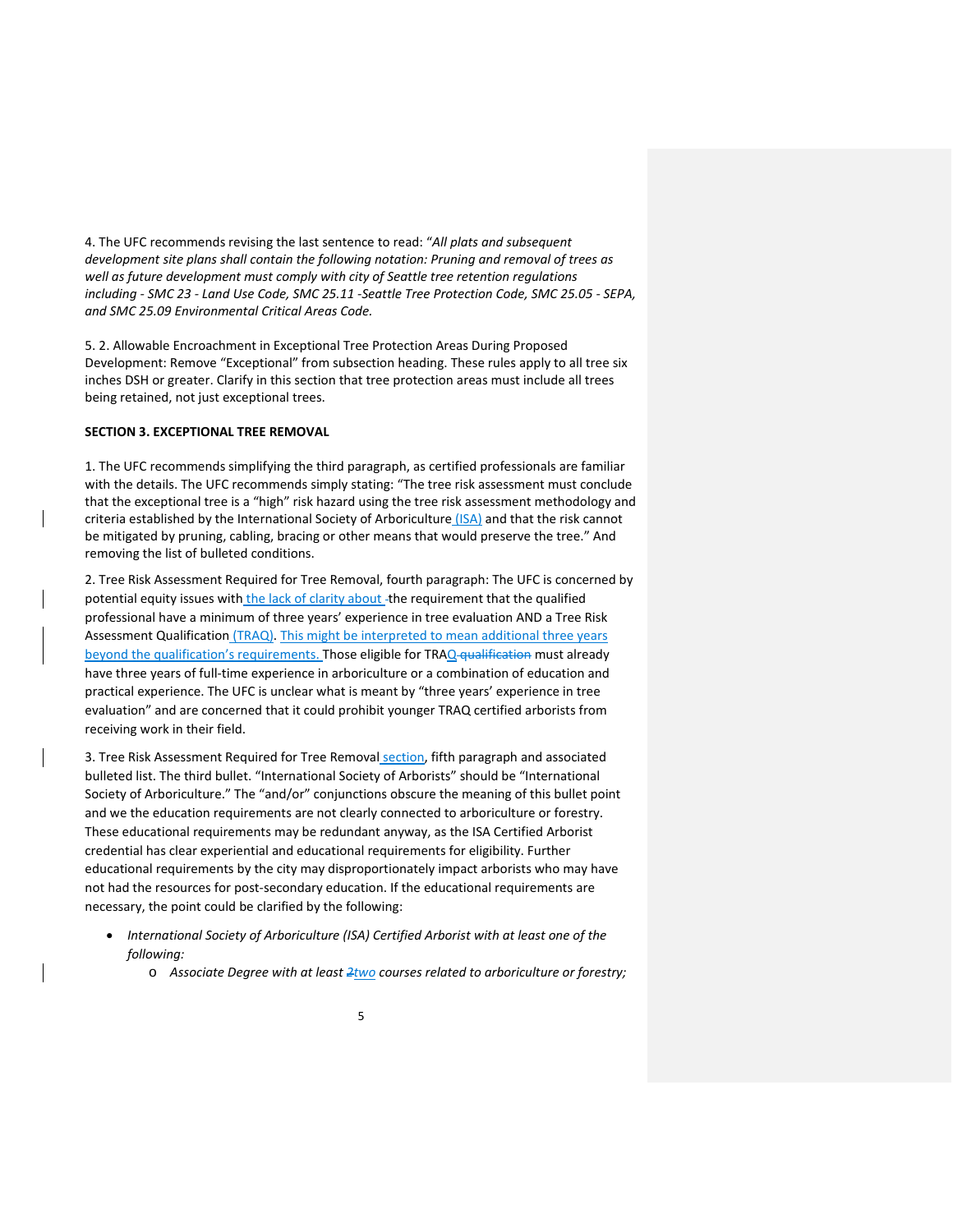- o *Two years college-level credits with at least 2two courses related to arboriculture or forestry; and/or*
- o *120 Continuing Education Units relating to tree care.*

# **SECTION 4. REQUIRED MITIGATION FOR ALLOWED TREE REMOVAL**

1. In the first paragraph The UFC recommends adding a sentence at end: *"The Director shall have the authority to allow trees to be planted on private property to meet the goals and objectives of race and social justice under Seattle's Equity and Environment Initiative."*

2. Require that a certified arborist either be present on work site or sign off on work.

3. Require that Tree Removal and Replacement applications be posted on development site for two weeks where exceptional trees will be removed, as well as posted on the city website.

4. Tree replacement needs to have an associated timeframe requirement. By what time is the applicant required to replace the removed tree? What if the tree is removed at the start of summer? Best practice in Seattle is to plant in autumn. The UFC suggests, "All replacement trees shall be planted in October through December. The applicant shall prepare and, if necessary, amend the existing soil conditions…"

5. To help ensure survival of replacement trees, they shall be watered during the summer months for 5 years.

6. For Table 1, A single column header spans two columns and is not the easily understood; the UFC suggest revising to two headings. The UFC also recommends adding notation to indicate native species as below:

| <b>Tree Species</b>                   | DSH at which becomes Exceptional |
|---------------------------------------|----------------------------------|
| ALDER, Sitka - Alnus sinuate          | 6"                               |
| APPLE, Orchard (Common) – Malus sp.   | 20''                             |
| ASH, European - Fraxinus excelsior    | 22"                              |
| ASPEN, Quaking - Populus tremuloides* | 12"                              |
|                                       | $\cdots$                         |
|                                       |                                  |

\*Native to Washington state.

7. For Table 1's record for WILLOW species. All specific epithets, subspecies, and variety names should be lower case, and species varieties should be indicated by "var." instead of "ver." The entry should read:

| WILLOW (All native species) – Salix sp. (geveriana |  |
|----------------------------------------------------|--|
| var. meleina, eriocephala ssp. mackenzieana,       |  |
| hookeriana, piperi, scouleriana, sitchensis)       |  |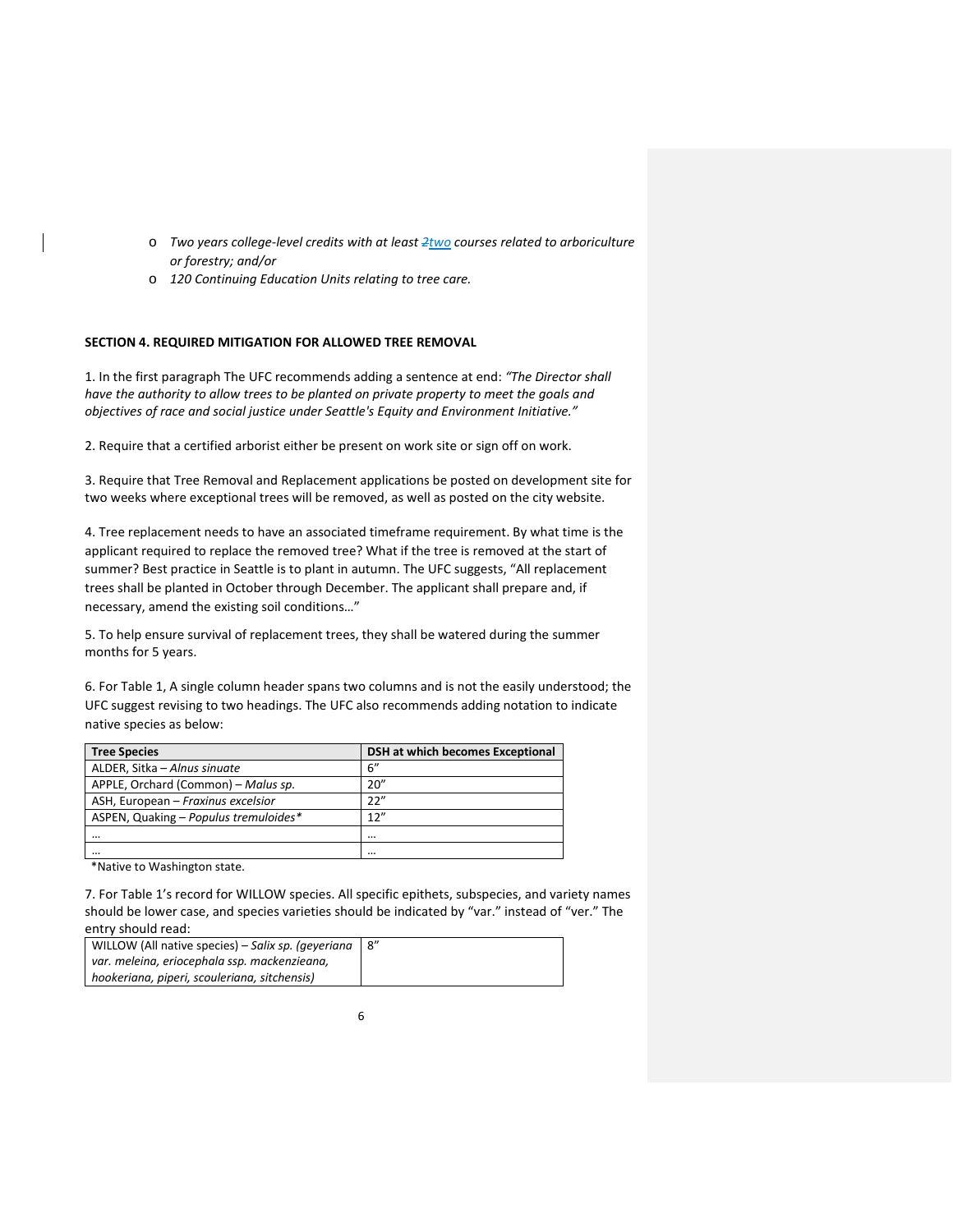8. Preference for replacement trees shall be selected from a City list of comparable native trees or trees that meet future climate criteria. Evergreen trees shall have preference over deciduous trees.

### **SECTION 5: USE OF THIS RULE IN THE APPLICATION OF SEPA**

1. This section needs to accurately communicate the SEPA requirements as enumerated in SMC 25.05.675 N. These requirements are for protecting special habitats and should be considered at the beginning of the process. The policy language calls for the city to protect special habitats. The specific language should be included, as in previous drafts of this Director's Rule, to leave no ambiguity. Current language suggests it pertains only perhaps saving an exceptional tree rather than giving protection to trees and vegetation that comprise special or unique habitat, including tree groves.

### Exact SMC 25.05.675 N. wording below:

#### *2.Policies*

*a. It is the City's policy to minimize or prevent the loss of wildlife habitat and other vegetation which have substantial aesthetic, educational, ecological, and/or economic value. A high priority shall be given to the preservation and protection of special habitat types. Special habitat types include, but are not limited to, wetlands and associated areas (such as upland nesting areas), and spawning, feeding, or nesting sites. A high priority shall also be given to meeting the needs of state and federal threatened, endangered, and sensitive species of both plants and animals. b. For projects that are proposed within an identified plant or wildlife habitat or travelway, the decisionmaker shall assess the extent of adverse impacts and the need for mitigation.*

*c. When the decisionmaker finds that a proposed project would reduce or damage rare, uncommon, unique, or exceptional plant or wildlife habitat, wildlife travelways, or habitat diversity for species (plants or animals) of substantial aesthetic, educational, ecological, or economic value, the decisionmaker may condition or deny the project to mitigate its adverse impacts. Such conditioning or denial is permitted*  whether or not the project meets the criteria of the overview policy set forth in *Section 25.05.665.d.Mitigating measures may include but are not limited to:*

*1)Relocation of the project on the site;*

*2)Reducing the size or scale of the project;*

*3)Preservation of specific on-site habitats, such as trees or vegetated areas; 4)Limitations on the uses allowed on the site;*

*5)Limitations on times of operation during periods significant to the affected species (e.g., spawning season or mating season); and*

*6)Landscaping and/or retention of existing vegetation.*

2. The complexity of all the codes and requirements relevant for tree protections again suggests that SDCI needs to, like SDOT has done for street trees, put all the requirements in one manual rather than having people search through many different SMCs, TIPS, and Director's Rules to figure out what to do. Here is **SDOT's Street Tree [Manual.](https://www.seattle.gov/Documents/Departments/SDOT/Trees/StreetTreeManuaWEB.pdf)** This would make it a lot easier for residents, developers, Tree Care Providers, and others to understand the code.